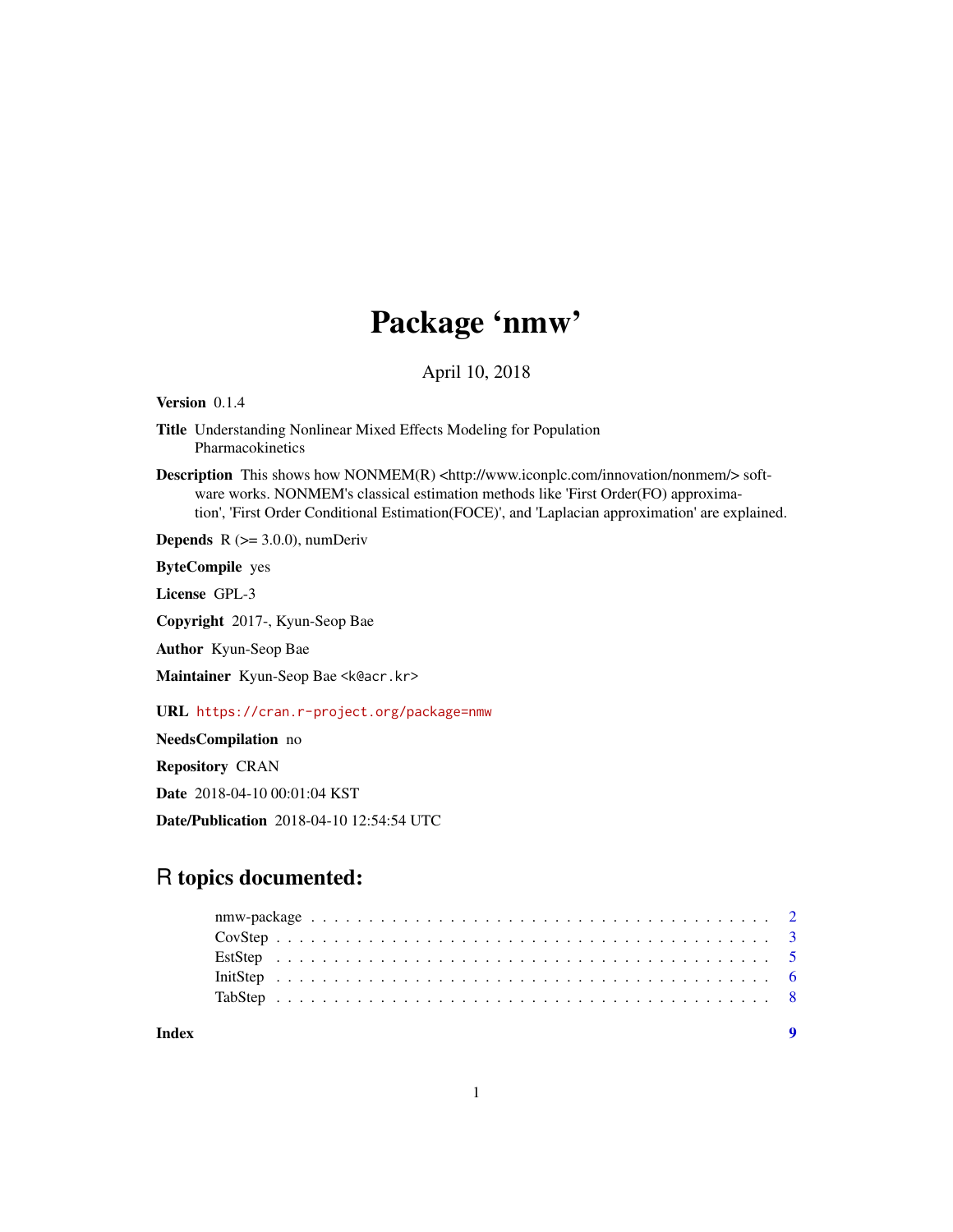<span id="page-1-0"></span>

This shows how  $NONMEM(R) <http://www.iconplc.com/innovation/nonmem/>softmaxs>.$ 

#### Details

This package explains 'First Order(FO) approximation' method, 'First Order Conditional Estimation(FOCE)' method, and 'Laplacian(LAPL)' method of NONMEM software.

#### Author(s)

Kyun-Seop Bae <k@acr.kr>

#### References

- 1. NONMEM Users guide
- 2. Wang Y. Derivation of various NONMEM estimation methods. J Pharmacokinet Pharmacodyn. 2007.
- 3. Kang D, Bae K, Houk BE, Savic RM, Karlsson MO. Standard Error of Empirical Bayes Estimate in NONMEM(R) VI. K J Physiol Pharmacol. 2012.
- 4. Kim M, Yim D, Bae K. R-based reproduction of the estimation process hidden behind NON-MEM Part 1: First order approximation method. 2015.
- 5. Bae K, Yim D. R-based reproduction of the estimation process hidden behind NONMEM Part 2: First order conditional estimation. 2016.

#### Examples

```
DataAll = Theoph
colnames(DataAll) = c("ID", "BWT", "DOSE", "TIME", "DV")
DataAll[,"ID"] = as.numeric(as.character(DataAll[,"ID"]))
nTheta = 3nEta = 3nEps = 2THETAinit = c(2, 50, 0.1)OMinit = matrix(c(0.2, 0.1, 0.1, 0.1, 0.2, 0.1, 0.1, 0.1, 0.2), nrow=nEta, ncol=nEta)
SGinit = diag(c(0.1, 0.1))LB = rep(0, nTheta) # Lower boundUB = rep(1000000, nTheta) # Upper bound
FGD = deriv(~DOSE/(TH2*exp(ETA2))*TH1*exp(ETA1)/(TH1*exp(ETA1) - TH3*exp(ETA3))*
             (exp(-TH3*exp(ETA3)*TIME)-exp(-TH1*exp(ETA1)*TIME)),
```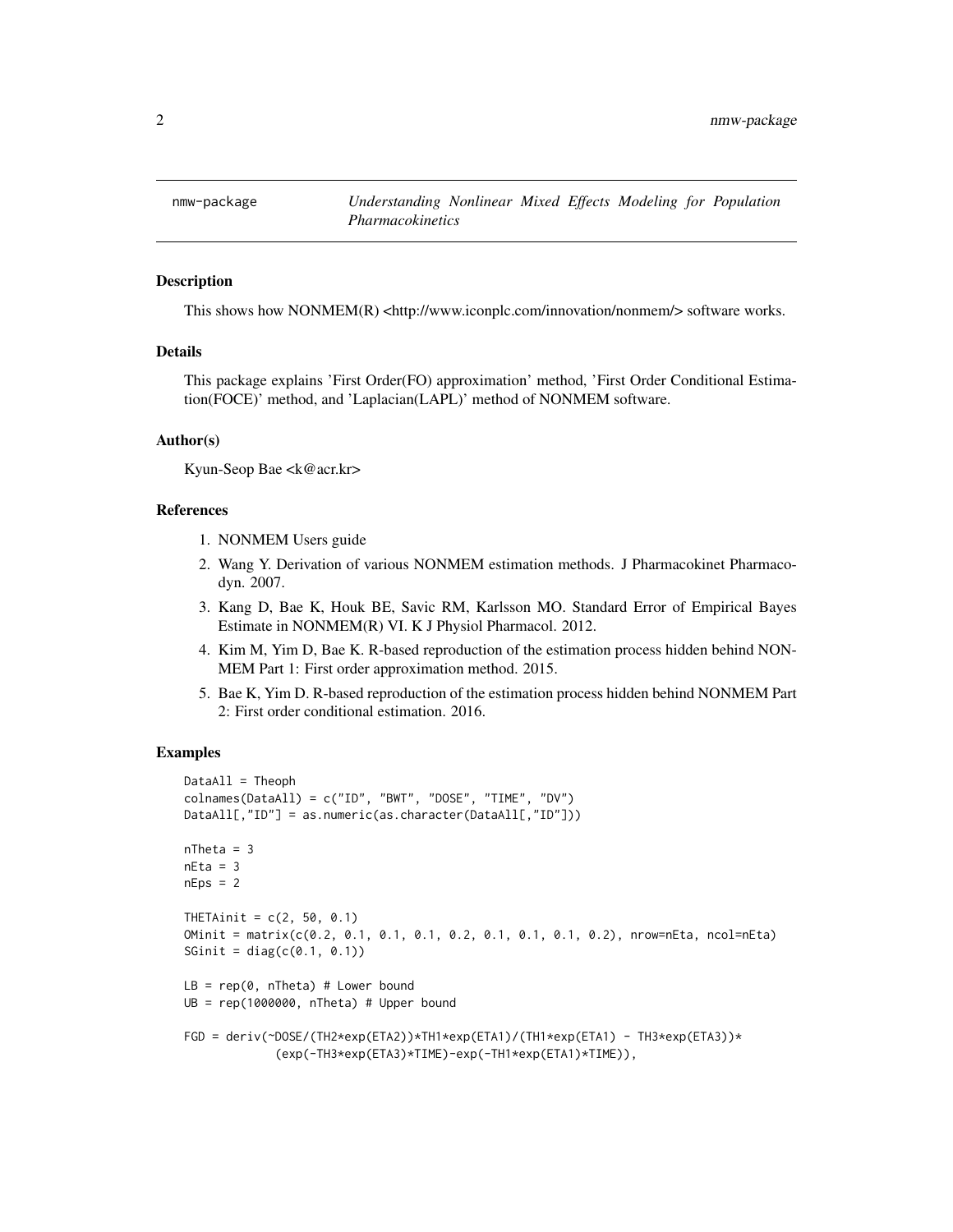```
c("ETA1","ETA2","ETA3"),
           function.arg=c("TH1", "TH2", "TH3", "ETA1", "ETA2", "ETA3", "DOSE", "TIME"),
           func=TRUE, hessian=TRUE)
H = deriv(~F + F*EPS1 + EPS2, c("EPS1", "EPS2"), function.arg=c("F", "EPS1", "EPS2"), func=TRUE)
PRED = function(THETA, ETA, DATAi)
{
 FGDres = FGD(THETA[1], THETA[2], THETA[3], ETA[1], ETA[2], ETA[3], DOSE=320, DATAi[,"TIME"])
 Gres = attr(FGDres, "gradient")
 Hres = attr(H(FGDres, 0, 0), "gradient")
 if (e$METHOD == "LAPL") {Dres = attr(FGDres, "hessian")
   Res = cbind(FGDres, Gres, Hres, Dres[,1,1], Dres[,2,1], Dres[,2,2], Dres[,3,])
   colnames(Res) = c("F", "G1", "G2", "G3", "H1", "H2", "D11", "D21", "D22", "D31", "D32", "D33")
 } else {
   Res = cbind(FGDres, Gres, Hres)
   colnames(Res) = c("F", "G1", "G2", "G3", "H1", "H2")
 }
 return(Res)
}
####### First Order Approximation Method
InitStep(DataAll, THETAinit=THETAinit, OMinit=OMinit, SGinit=SGinit, LB=LB, UB=UB,
        Pred=PRED, METHOD="ZERO")
(EstRes = EstStep()) # 4 sec
(CovRes = CovStep()) # 2 sec
PostHocEta() # Using e$FinalPara from EstStep()
#TabStep() # Commented out for the CRAN CPU time
######## First Order Conditional Estimation with Interaction Method
#InitStep(DataAll, THETAinit=THETAinit, OMinit=OMinit, SGinit=SGinit, LB=LB, UB=UB,
# Pred=PRED, METHOD="COND")
#(EstRes = EstStep()) # 2 min
#(CovRes = CovStep()) # 1 min
#get("EBE", envir=e)
#TabStep()
######## Laplacian Approximation with Interacton Method
#InitStep(DataAll, THETAinit=THETAinit, OMinit=OMinit, SGinit=SGinit, LB=LB, UB=UB,
# Pred=PRED, METHOD="LAPL")
#(EstRes = EstStep()) # 4 min
#(CovRes = CovStep()) # 1 min
#get("EBE", envir=e)
#TabStep()
```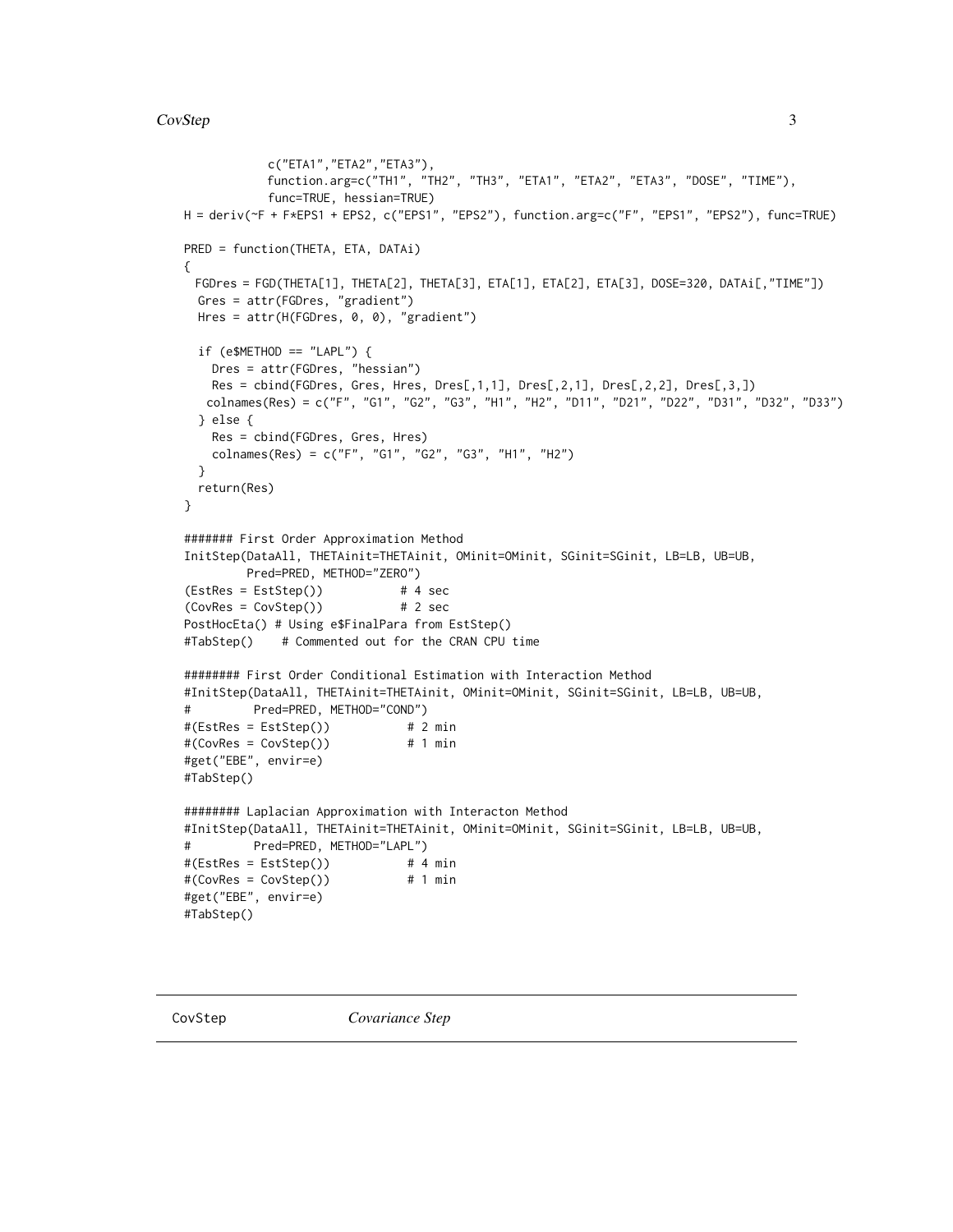<span id="page-3-0"></span>It calculates standard errors and various variance matrices with the e\$FinalPara after estimation step.

## Usage

CovStep()

## Details

Because EstStep uses nonlinear optimization, covariance step is separated from estimation step. It calculates variance-covariance matrix of estimates in the original scale.

## Value

|                                        | Time         | consumed time                                                                                                                                   |  |  |  |  |
|----------------------------------------|--------------|-------------------------------------------------------------------------------------------------------------------------------------------------|--|--|--|--|
|                                        |              | Standard Error standard error of the estimates in the order of theta, omega, and sigma                                                          |  |  |  |  |
|                                        |              | Covariance Matrix of Estimates                                                                                                                  |  |  |  |  |
|                                        |              | covariance matrix of estimates in the order of theta, omega, and sigma. This is<br>$inverse(R)$ x S x inverse $(R)$ by default.                 |  |  |  |  |
|                                        |              | Correlation Matrix of Estimates                                                                                                                 |  |  |  |  |
|                                        |              | correlation matrix of estimates in the order of theta, omega, and sigma                                                                         |  |  |  |  |
| Inverse Covariance Matrix of Estimates |              |                                                                                                                                                 |  |  |  |  |
|                                        |              | inverse covariance matrix of estimates in the order of theta, omega, and sigma                                                                  |  |  |  |  |
|                                        | Eigen Values | eigen values of covariance matrix                                                                                                               |  |  |  |  |
|                                        | R Matrix     | R matrix of NONMEM, the second derivative of log likelihood function with<br>respect to estimation parameters                                   |  |  |  |  |
|                                        | S Matrix     | S matrix of NONMEM, sum of individual cross-product of the first derivative<br>of log likelihood function with respect to estimation parameters |  |  |  |  |
|                                        |              |                                                                                                                                                 |  |  |  |  |

## Author(s)

Kyun-Seop Bae <k@acr.kr>

## References

NONMEM Users Guide

## See Also

[EstStep](#page-4-1), [InitStep](#page-5-1)

## Examples

# Only after InitStep and EstStep #CovStep()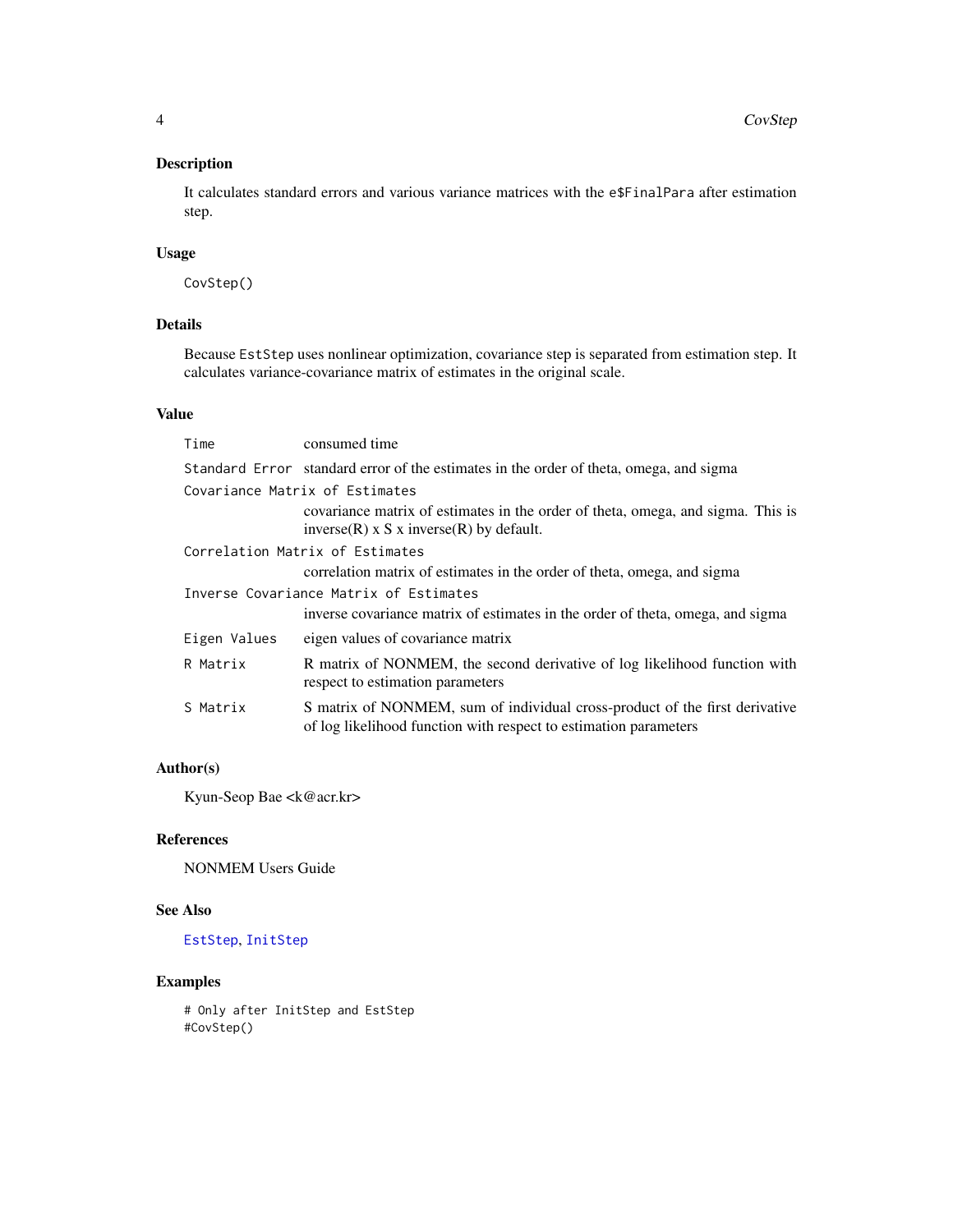<span id="page-4-1"></span><span id="page-4-0"></span>

This estimates upon the conditions with InitStep.

## Usage

EstStep()

## Details

It does not have arguments. All necessary arguments are stored in the e environment. It assumes "INTERACTION" between eta and epsilon for "COND" and "LAPL" options. The output is basically same to NONMEM output.

#### Value

| Initial OFV     | initial value of the objective function |
|-----------------|-----------------------------------------|
| Time            | time consumed for this step             |
| Optim           | the raw output from optim function      |
| Final Estimates |                                         |
|                 | Carl returned in the entriest real of   |

final estimates in the original scale

## Author(s)

Kyun-Seop Bae <k@acr.kr>

## References

NONMEM Users Guide

#### See Also

[InitStep](#page-5-1)

## Examples

# Only After InitStep #EstStep()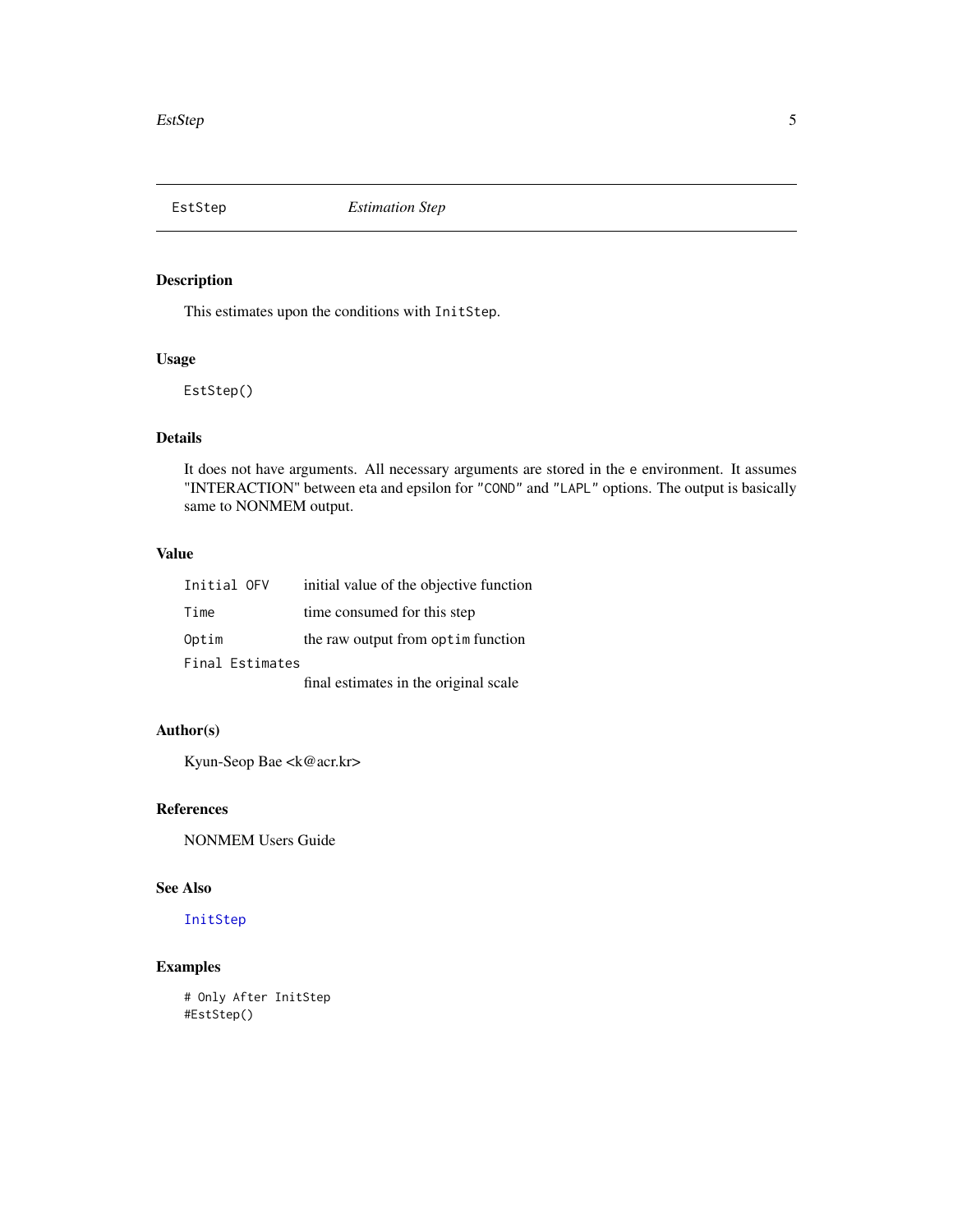<span id="page-5-1"></span><span id="page-5-0"></span>

It receives parameters for the estimation and stores them into e environment.

#### Usage

```
InitStep(DataAll, THETAinit, OMinit, SGinit, LB, UB, Pred, METHOD)
```
#### Arguments

| DataAll   | Data for all subjects. It should contain columns which Pred function uses. |
|-----------|----------------------------------------------------------------------------|
| THETAinit | Theta initial values                                                       |
| OMinit    | Omega matrix initial values                                                |
| SGinit    | Sigma matrix initial values                                                |
| <b>LB</b> | Lower bounds for theta vector                                              |
| UB        | Upper bounds for theta vector                                              |
| Pred      | Prediction function name                                                   |
| METHOD    | one of the estimation methods "ZERO", "COND", or "LAPL"                    |

#### Details

Prediction function should return not only prediction values(F or IPRED) but also G (first derivative with respect to etas) and H (first derivative of Y with respect to epsilon). For the "LAPL", prediction function should return second derivative with respect to eta also. "INTERACTION" is TRUE for "COND" and "LAPL" option, and FALSE for "ZERO". Omega matrix should be full block one. Sigma matrix should be diagonal one.

#### Value

This does not return values, but stores necessary values into the environment e.

## Author(s)

Kyun-Seop Bae <k@acr.kr>

#### References

NONMEM Users Guide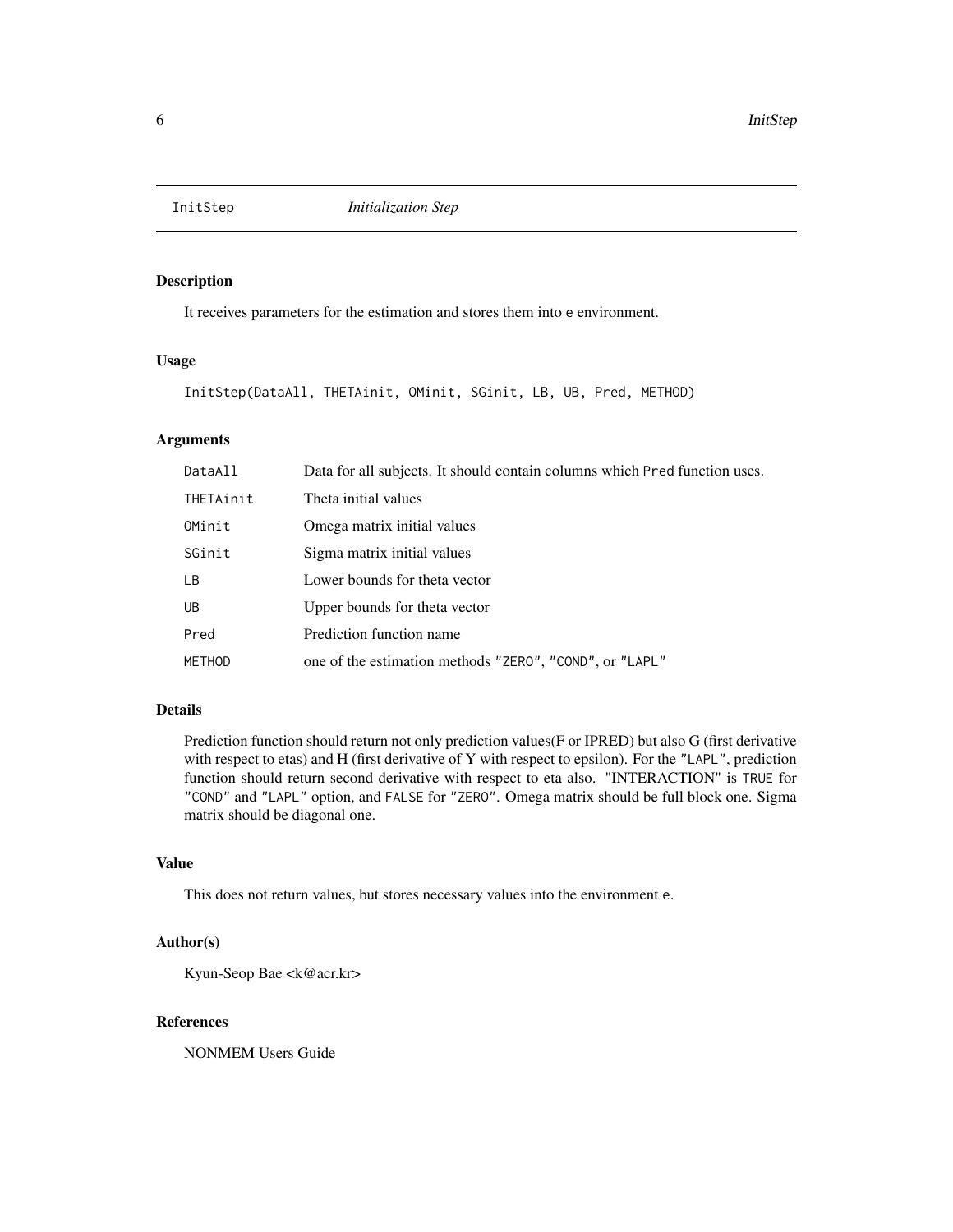#### InitStep 7

#### Examples

```
DataAll = Theoph
colnames(DataAll) = c("ID", "BWT", "DOSE", "TIME", "DV")
DataAll[,"ID"] = as.numeric(as.character(DataAll[,"ID"]))
nTheta = 3nEta = 3nEps = 2THETAinit = c(2, 50, 0.1) # Initial estimate
OMinit = matrix(c(0.2, 0.1, 0.1, 0.1, 0.2, 0.1, 0.1, 0.1, 0.2), nrow=nEta, ncol=nEta)
OMinit
SGinit = diag(c(0.1, 0.1))SGinit
LB = rep(0, nTheta) # Lower boundUB = rep(1000000, nTheta) # Upper bound
FGD = deriv('DOSE/(TH2*exp(ETA2))*TH1*exp(ETA1)/(TH1*exp(ETA1) - TH3*exp(ETA3))*(exp(-TH3*exp(ETA3)*TIME)-exp(-TH1*exp(ETA1)*TIME)),
            c("ETA1","ETA2","ETA3"),
            function.arg=c("TH1", "TH2", "TH3", "ETA1", "ETA2", "ETA3", "DOSE", "TIME"),
            func=TRUE, hessian=TRUE)
H = deriv(~F + F*EPS1 + EPS2, c("EPS1", "EPS2"), function.arg=c("F", "EPS1", "EPS2"), func=TRUE)
PRED = function(THETA, ETA, DATAi)
{
 FGDres = FGD(THETA[1], THETA[2], THETA[3], ETA[1], ETA[2], ETA[3], DOSE=320, DATAi[,"TIME"])
  Gres = attr(FGDres, "gradient")
  Hres = attr(H(FGDres, 0, 0), "gradient")
  if (e$METHOD == "LAPL") {
    Dres = attr(FGDres, "hessian")
    Res = chind(FGDres, Gres, Hres, Dres[, 1, 1], Dres[, 2, 1], Dres[, 2, 2], Dres[, 3, 1)colnames(Res) = c("F", "G1", "G2", "G3", "H1", "H2", "D11", "D21", "D22", "D31", "D32", "D33")
  } else {
    Res = cbind(FGDres, Gres, Hres)
    colnames(Res) = c("F", "G1", "G2", "G3", "H1", "H2")
  }
  return(Res)
}
######### First Order Approximation Method
InitStep(DataAll, THETAinit=THETAinit, OMinit=OMinit, SGinit=SGinit, LB=LB, UB=UB,
         Pred=PRED, METHOD="ZERO")
######### First Order Conditional Estimation with Interaction Method
InitStep(DataAll, THETAinit=THETAinit, OMinit=OMinit, SGinit=SGinit, LB=LB, UB=UB,
         Pred=PRED, METHOD="COND")
######### Laplacian Approximation with Interacton Method
InitStep(DataAll, THETAinit=THETAinit, OMinit=OMinit, SGinit=SGinit, LB=LB, UB=UB,
```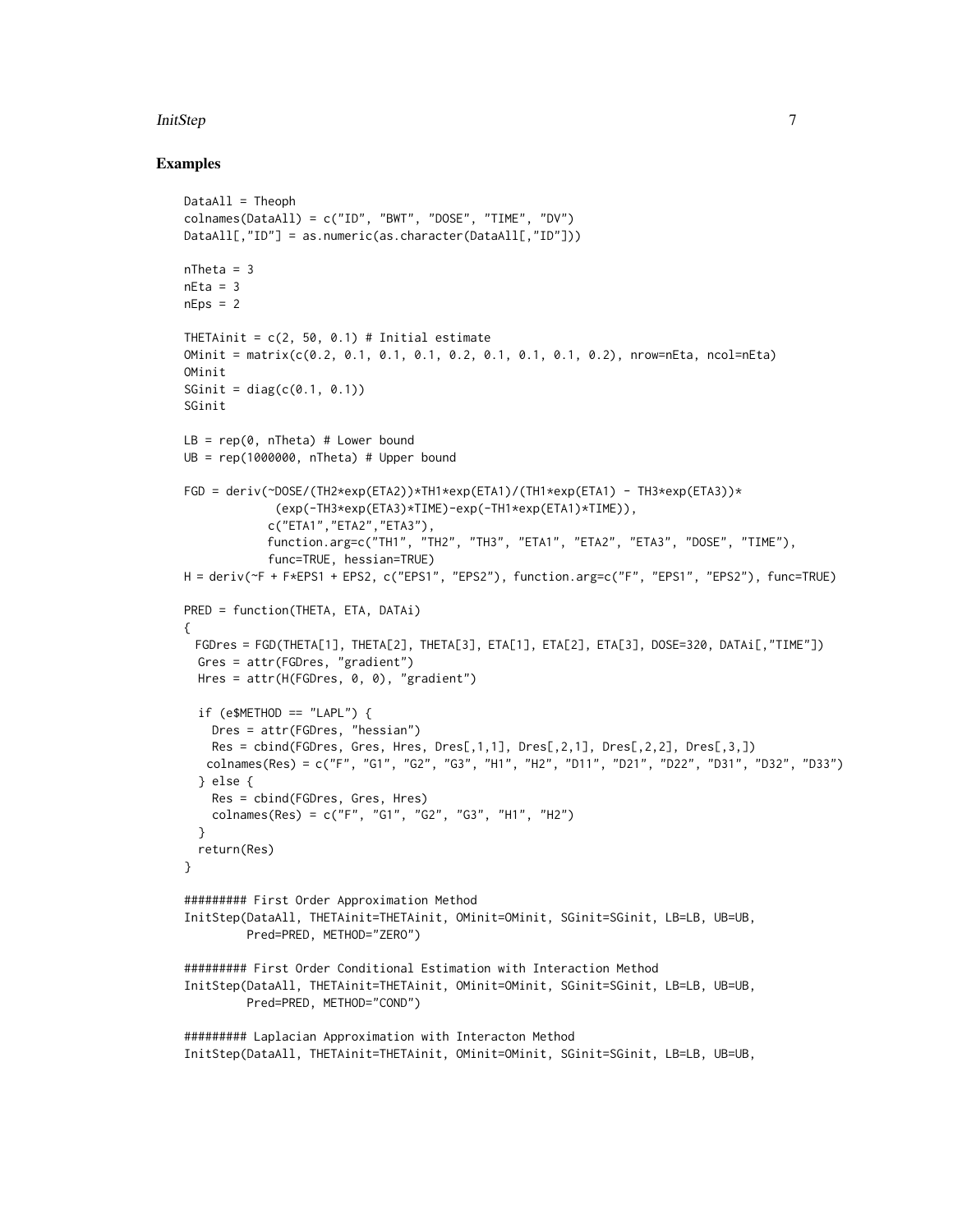<span id="page-7-0"></span>Pred=PRED, METHOD="LAPL")

TabStep *Table Step*

## Description

This produces standard table.

#### Usage

TabStep()

## Details

It does not have arguments. All necessary arguments are stored in the e environment. This is similar to other standard results table.

## Value

A table with ID, TIME, DV, PRED, RES, WRES, derivatives of G and H. If the estimation method is other than 'ZERO'(First-order approximation), it includes CWRES, CIPREDI(formerly IPRED), CIRESI(formerly IRES).

## Author(s)

Kyun-Seop Bae <k@acr.kr>

## References

NONMEM Users Guide

## See Also

[EstStep](#page-4-1)

## Examples

# Only After EstStep #TabStep()